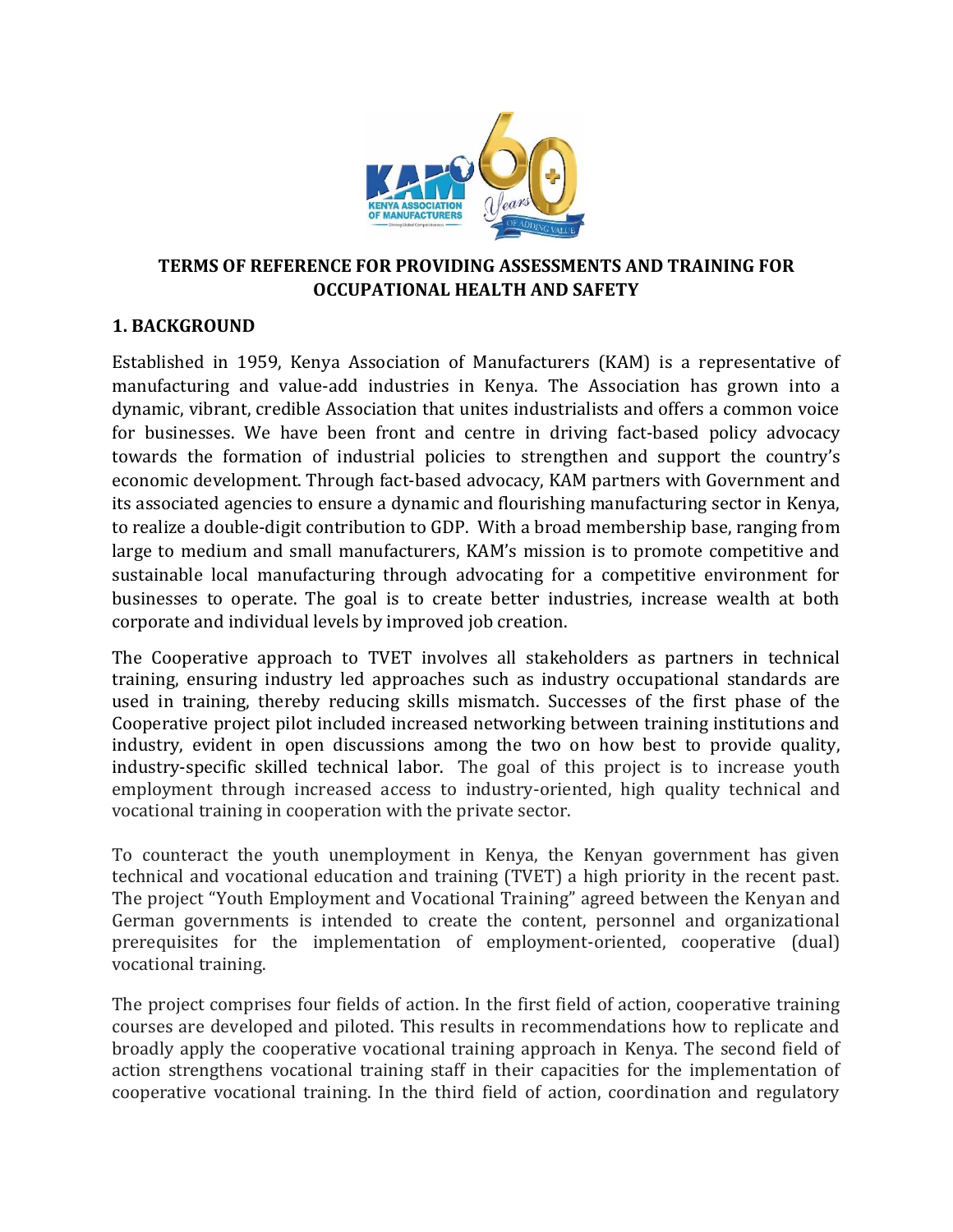bodies for vocational training are strengthened. The fourth field of action improves the content and organizational requirements for piloting cooperative training programs with high digital learning content (Blended Learning).

| No.              | <b>Name of County</b> | <b>Name of Training Institute</b> | <b>Name of Vocation</b>        |
|------------------|-----------------------|-----------------------------------|--------------------------------|
| 1.               | Nairobi               | Nairobi TTI                       | <b>Automotive Mechatronics</b> |
| $\overline{2}$ . | Kiambu                | Kiambu Institute of Science &     | <b>Industrial Mechatronics</b> |
|                  |                       | Technology                        |                                |
| 3.               | Kiambu                | Thika TTI                         | <b>Autobody Technology</b>     |
| 4.               | <b>Busia</b>          | <b>Bumbe TTI</b>                  | Automotive Technician          |
| 5.               | Kisumu                | Ramogi Institute of Advanced      | Refrigeration and Cold         |
|                  |                       | Technology (RIAT)                 | Store mechatronics             |
| 6.               | Nyamira               | Ekerubo Gietai TTI                | Plant Technician/Tea           |
|                  |                       |                                   | Sector                         |
| 7.               | Trans-Nzoia           | Kitale National Polytechnic       | Commercial & Agricultural      |
|                  |                       |                                   | Vehicle Mechatronics           |

The vocation areas are indicated in the below table:

### **2. RATIONALE.**

The Consultancy seeks to build the capacity of industries in Occupational Health and Safety as a requirement to engaging in Cooperative TVET.

#### **3. METHODOLOGY**

Under the Ministry of Labor and Social protection, the Directorate of Health and Safety Services (DOSHS) ensures compliance to the provisions of occupational safety and health, through this promoting the safety and health of workers. This is done through inspection of workplaces to ensure compliance, examination and testing of various machinery such as boilers, gas cylinders to confirm safety standards, investigation of occupational accidents and diseases to prevent recurrence, training of workers on occupational health and safety and providing relevant information to them, conducting medical examination of workers and approving architectural plans for building intended for use as workplaces. DOSH accreditation is a requirement for workplaces nationally, with annual renewal required for all workplaces.

The trained industries will be given tools and shown how to conduct health and safety (OSH). This will be done through the KAM who will provide a DOSH accredited consultant. Successful companies will be onboarded onto the project. The TVET Cooperative Program Officers will follow up with the companies to ensure they conduct occupational health and safety audits from the Ministry of Labor who are directly responsible for conducting DOSH audits. Reports for the trainings conducted as well as the follow ups will be provided as part of documentation for the project.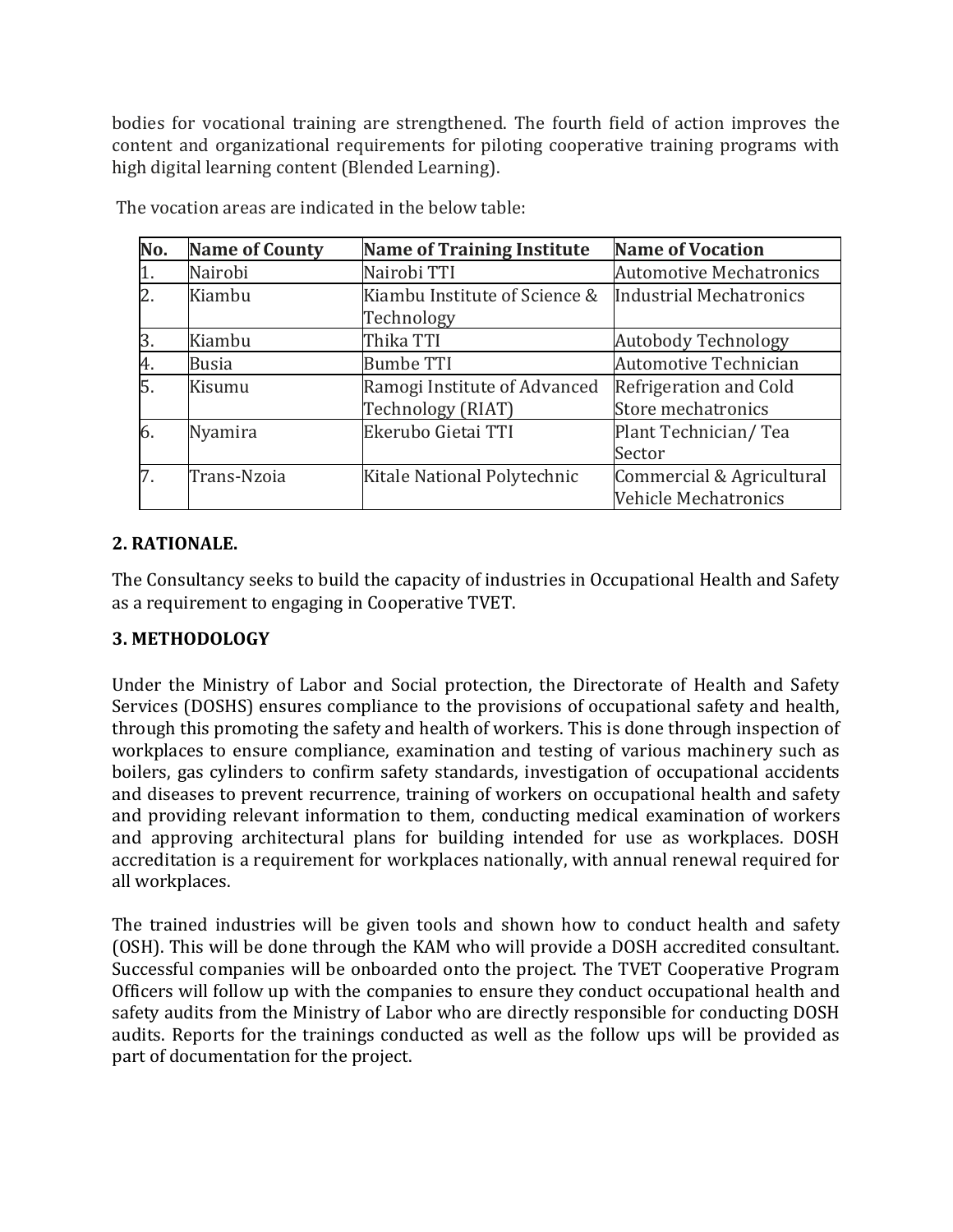The assignment will require desk review of literature and review of industry safety reports from manufacturing industries interested in participating in the Cooperative TVET Project. The Consultant is expected to assess and prepare industries for this compliance by conducting occupational risk assessments trainings that will include information in how to conduct risk assessments, identification and mitigation of the identified risks. The Consultant is expected upon the assessment of each industry, to train industries in Nairobi/Kiambu, Kisumu, Busia, Kitale and Nyamira on the DOSH requirements, guiding them on how to ensure they are DOSH compliant.

# **4. DURATION OF THE ASSIGNMENT**

The assignment will be spread across two months with an option of extension for one month. The Consultant will be reporting directly to the Head of KAM Consulting Services and TVET Executive.

# **5. QUALIFICATION AND EXPERIENCE**

The Consultant should demonstrate knowledge of the Kenyan Manufacturing ecosystem. The consultant also needs to demonstrate ample experience in assessing industries and training on Occupational Health and Safety.

Share your detailed **technical proposal** in both soft and hard copy to (**procurement@kam.co.ke**) and physical proposal (technical and financial) by **COB 22nd June 2022,** at KAM House, Westlands (15 Mwanzi Road, Opposite Westgate Shopping Mall).

## **1. Technical proposal Outline:**

- i. Description of the firm and the firm's qualifications
- ii. Copy of company Certificate of Incorporation Page 4 of 4
- iii. Tax Compliance Certificate (Valid)
- iv. Statutory KRA PIN and VAT certificate copies

v. Brief description of Understanding of the requirements for services, including assumptions

- vi. Proposed approach and methodology
- vii. Proposed team structure
- viii. Project team members together with CV of lead consultant
- ix. Executive brief of relevant similar projects undertaken in the past 2 years.

x. Curriculum Vitae and two recommendations (For a firm should contain CVs for all Consultants involved in the Consultancy)

## **2. Financial proposal Outline:**

- i. A summary of the price
- ii. The period of its validity